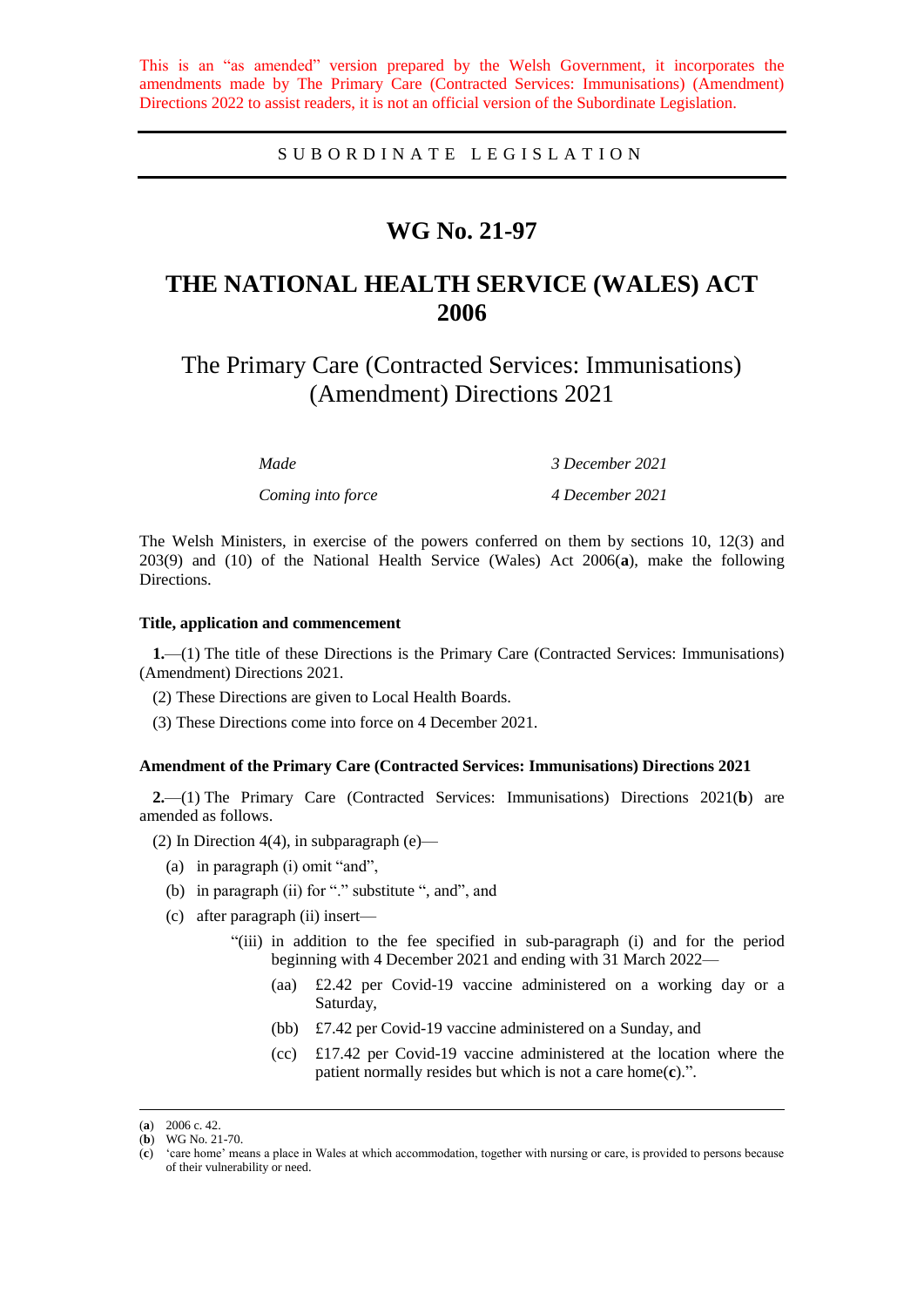(3) In Schedule 1 (Primary Care Contracted Services: Immunisations (Covid-19 vaccines) Specification)—

- (a) in section 7., after paragraph a. insert—
	- "b. In addition to the payments specified in paragraph a., for the period beginning with 4 December 2021 and ending with 31 March 2022, the Local Health Board must pay to an engaged provider who qualifies for payment in accordance with Directions 5 to 7 a payment of
		- i £2.42 per Covid-19 vaccine administered on a working day or a Saturday under this PCCS:I,
		- ii £7.42 per Covid-19 vaccine administered on a Sunday under this PCCS:I, and
		- iii £17.42 per Covid-19 vaccine administered under this PCCS:I at the location where the patient normally resides, but which is not a care home.".
- (b) in Appendix A, in the list of eligible cohorts for entry 14 substitute "14.children and young people aged 12 to 15 years (see Appendix B for further information)";
- (c) for Appendix B substitute—

#### "**Appendix B**

This appendix provides a summary of the information on vaccinating children and young people aged 12-17 years with the Pfizer BioNTech (Comirnaty) Covid-19 vaccine.

The information contained in this Appendix is correct at the time the Directions that establish or amend this PCCS:I come into force. Engaged providers must read the current and any future advice from the JCVI and Welsh Government's Chief Medical Officer in this regard.

#### **Summary of JCVI advice – [JCVI advice on the UK vaccine response to the Omicron](https://www.gov.uk/government/publications/uk-vaccine-response-to-the-omicron-variant-jcvi-advice/jcvi-advice-on-the-uk-vaccine-response-to-the-omicron-variant?s=09)  variant - [GOV.UK \(www.gov.uk\)](https://www.gov.uk/government/publications/uk-vaccine-response-to-the-omicron-variant-jcvi-advice/jcvi-advice-on-the-uk-vaccine-response-to-the-omicron-variant?s=09) , 29 November 2021**

**1.** All children and young people aged 12 to 15 years should be offered a second dose (30-micrograms) of the Pfizer-BioNTech COVID-19 vaccine at a minimum of 12 weeks from the first dose.

## **Summary of JCVI advice - [Joint Committee on Vaccination and Immunisation \(JCVI\)](https://www.gov.uk/government/publications/covid-19-vaccination-in-children-and-young-people-aged-16-to-17-years-jcvi-statement-november-2021/joint-committee-on-vaccination-and-immunisation-jcvi-advice-on-covid-19-vaccination-in-people-aged-16-to-17-years-15-november-2021)  [advice on COVID-19 vaccination in people aged 16 to 17 years: 15 November 2021 -](https://www.gov.uk/government/publications/covid-19-vaccination-in-children-and-young-people-aged-16-to-17-years-jcvi-statement-november-2021/joint-committee-on-vaccination-and-immunisation-jcvi-advice-on-covid-19-vaccination-in-people-aged-16-to-17-years-15-november-2021) [GOV.UK \(www.gov.uk\)](https://www.gov.uk/government/publications/covid-19-vaccination-in-children-and-young-people-aged-16-to-17-years-jcvi-statement-november-2021/joint-committee-on-vaccination-and-immunisation-jcvi-advice-on-covid-19-vaccination-in-people-aged-16-to-17-years-15-november-2021)**

**1.** JCVI advises that young people aged 16 to 17 years who are not in an at-risk group should be offered a second dose of Pfizer-BioNTech (Comirnaty) COVID-19 vaccine. See the Summary of JCVI advice of 4 August 2021 below for further information on the at-risk groups for young people aged 16 to 17 years.

**2.** The second vaccine dose should be given 12 weeks or more following the first vaccine dose.

**3.** For persons who have had proven SARS-CoV-2 infection and a first dose of vaccine, the second vaccine dose should be given 12 weeks or more following the first vaccine dose, or 12 weeks following SARS-CoV-2 infection, whichever is later.

## **Summary of UK Chief Medical Officers' advice – [\(Written Statement: COVID-19](https://gov.wales/written-statement-covid-19-vaccination-jcvi-chief-medical-officers-advice-vaccinating-12-15-year)  Vaccination – [JCVI & Chief Medical Officers' advice on vaccinating 12-15 year olds](https://gov.wales/written-statement-covid-19-vaccination-jcvi-chief-medical-officers-advice-vaccinating-12-15-year) [\(14 September 2021\) | GOV.WALES\)](https://gov.wales/written-statement-covid-19-vaccination-jcvi-chief-medical-officers-advice-vaccinating-12-15-year)**

**1.** The UK CMOs recommend that all children and young people aged 12-15 years not already covered by existing JCVI advice should be offered a first dose of Pfizer-BioNTech (Comirnaty) COVID-19 vaccine.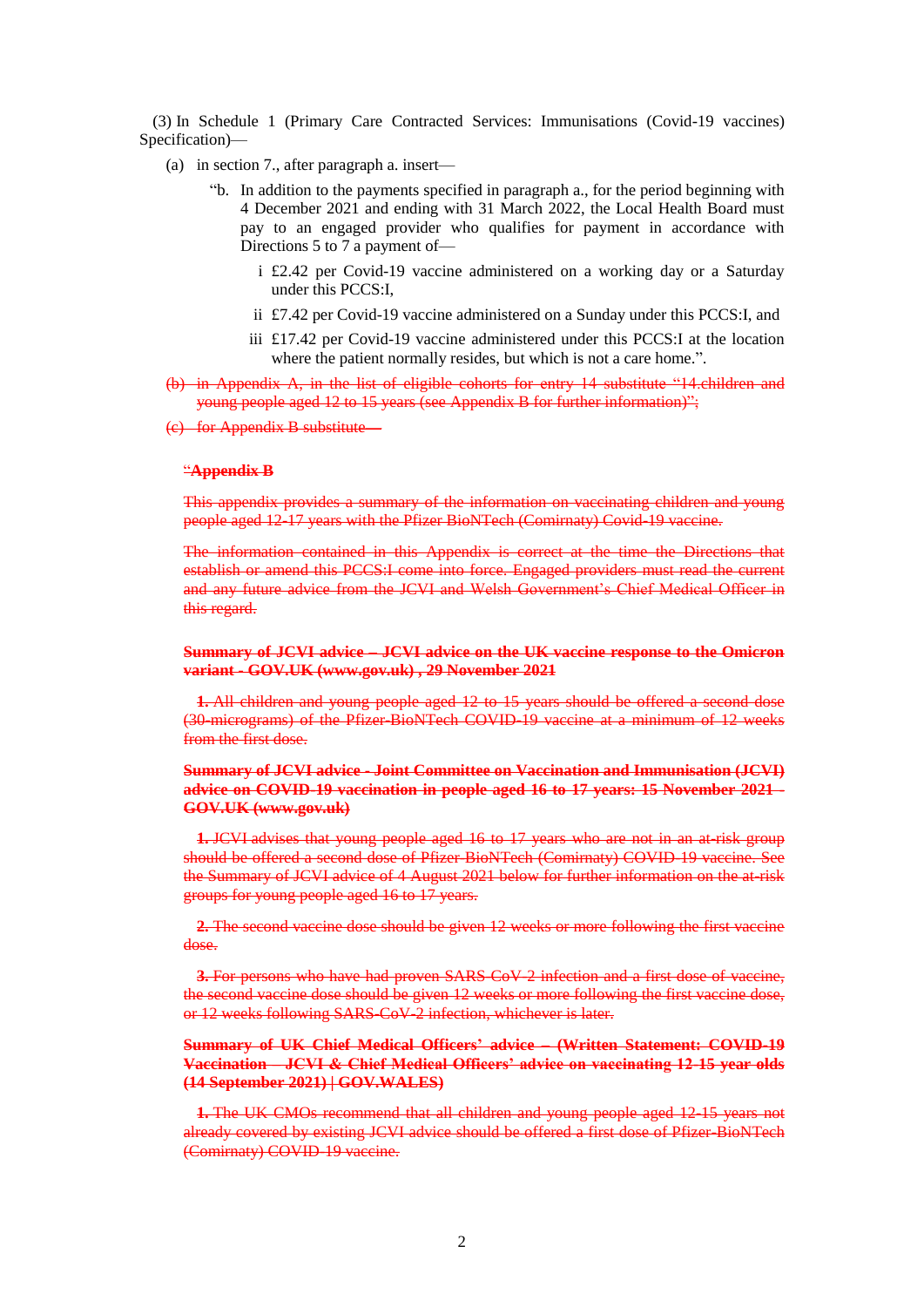## **Summary of JCVI advice – 31 August 2021 [\(JCVI statement on COVID-19](https://www.gov.uk/government/publications/jcvi-statement-september-2021-covid-19-vaccination-of-children-aged-12-to-15-years/jcvi-statement-on-covid-19-vaccination-of-children-aged-12-to-15-years-3-september-2021#advice)  <u>vaccination of children aged 12 to 15 years: 3 September 2021</u> [\(www.gov.uk\)\)](https://www.gov.uk/government/publications/jcvi-statement-september-2021-covid-19-vaccination-of-children-aged-12-to-15-years/jcvi-statement-on-covid-19-vaccination-of-children-aged-12-to-15-years-3-september-2021#advice)**

**1.** A small number of children and young people with underlying chronic conditions are at increased risk of serious COVID-19 disease and therefore, children and young people aged 12 years and over with specific underlying health conditions should be offered a course of the Pfizer-BioNTech (Comirnaty) Covid-19 vaccination. This includes:

- (a) Children and young people aged 12 to 15 years with the following specific underlying health conditions that put them at risk of serious COVID-19; severe neuro-disabilities, Down's Syndrome, underlying conditions resulting in immunosuppression, those with profound and multiple learning disabilities, severe learning disabilities or who are on the learning disability register, haematological malignancy, sickle cell disease, type 1 diabetes, congenital heart disease and other health conditions as described with the JCVI advice under 'COVID-19 clinical risk groups for children aged 12 to 15 years'.
- (b) Children and young people with poorly controlled asthma are at higher risk from COVID-19. Those children and young people with poorly controlled asthma should be offered a course of COVID-19 vaccination.
- (c) A course of COVID-19 vaccination refers to a 2-dose primary schedule unless the individual is severely immunosuppressed when a 3-dose primary schedule is advised in accordance with the latest JCVI advice on third primary vaccine doses (see the Green Book, Chapter 14a).
- (d) Children and young people aged 12 years and over who are household contacts of persons (adults or children) who are immunosuppressed should be offered vaccination on the understanding that the main benefits from vaccination are related to the potential for indirect protection of their household contact who is immunosuppressed.

## **Summary of JCVI advice for young people aged 16 to 17 years – August 2021 [\(JCVI](https://www.gov.uk/government/publications/jcvi-statement-august-2021-covid-19-vaccination-of-children-and-young-people-aged-12-to-17-years/jcvi-statement-on-covid-19-vaccination-of-children-and-young-people-aged-12-to-17-years-4-august-2021)  [statement on COVID-19 vaccination of children and young people aged 12 to 17 years:](https://www.gov.uk/government/publications/jcvi-statement-august-2021-covid-19-vaccination-of-children-and-young-people-aged-12-to-17-years/jcvi-statement-on-covid-19-vaccination-of-children-and-young-people-aged-12-to-17-years-4-august-2021)  4 August 2021 - [GOV.UK \(www.gov.uk\)](https://www.gov.uk/government/publications/jcvi-statement-august-2021-covid-19-vaccination-of-children-and-young-people-aged-12-to-17-years/jcvi-statement-on-covid-19-vaccination-of-children-and-young-people-aged-12-to-17-years-4-august-2021)**

**1.** JCVI advises that all young people aged 16 to 17 years, should be offered a first dose of Pfizer-BioNTech (Comirnaty) Covid-19 vaccine. This is in addition to the existing offer of 2 doses of vaccine to 16 to 17-year-olds who are in 'at-risk' groups included in the Green Book.

**2.** Pending further evidence of effectiveness and safety in this age group, a second vaccine is anticipated to be offered later to increase the level of protection and to contribute towards longer term protection. Further data and the potential availability of alternative vaccine options will inform exact details which will be provided in a subsequent update of JCVI advice before second doses are due at approximately 12 weeks after the first dose.

**3.** It is considered operationally reasonable to allow a lead-in time to offer vaccination to those young people who are within three months of their 18th birthday to ensure good uptake of vaccine in newly-turned 18 year olds (2 doses).";

(d) for Appendix C substitute—

## "**Appendix C**

This appendix provides a summary of the information on the administration of booster doses.

The information contained in this Appendix is correct at the time the Directions that establish or amend this PCCS:I come into force. Engaged providers must read the current and any future JCVI advice in this regard.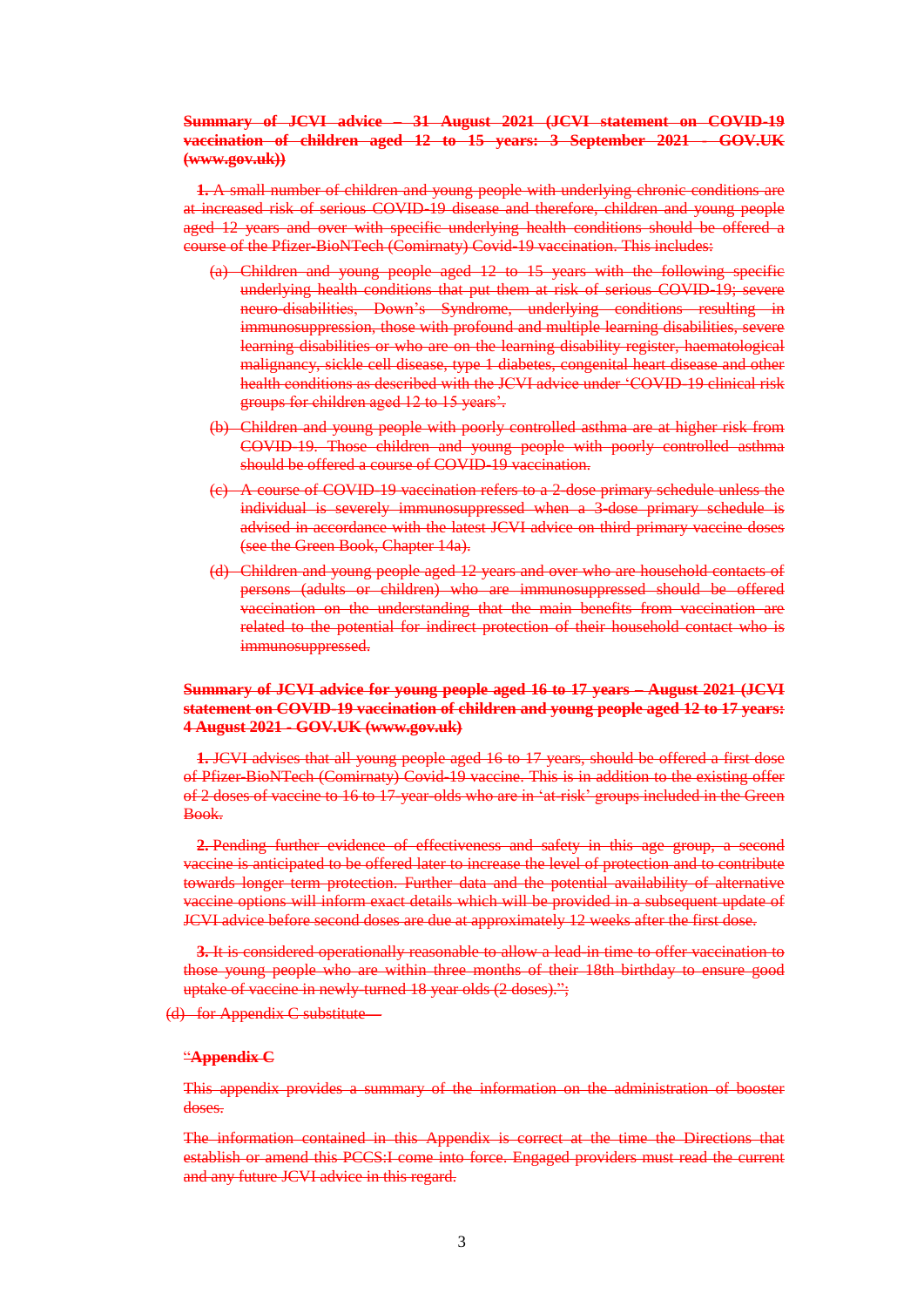#### **[JCVI advice on the UK vaccine response to the Omicron variant -](https://www.gov.uk/government/publications/uk-vaccine-response-to-the-omicron-variant-jcvi-advice/jcvi-advice-on-the-uk-vaccine-response-to-the-omicron-variant?s=09) GOV.UK [\(www.gov.uk\)](https://www.gov.uk/government/publications/uk-vaccine-response-to-the-omicron-variant-jcvi-advice/jcvi-advice-on-the-uk-vaccine-response-to-the-omicron-variant?s=09) , 29 November 2021**

**1.** Booster vaccination eligibility should be expanded to include all adults aged 18 years to 39 years.

**2.** Booster vaccination should now be offered in order of descending age groups, with priority given to the vaccination of older adults and those in a COVID-19 at-risk group. Booster vaccination should not be given within 3 months of completion of the primary course.

**3.** Severely immunosuppressed individuals who have completed their primary course (3) doses) should be offered a booster dose with a minimum of 3 months between the third primary and booster dose. Those who have not yet received their third dose may be given the third dose now to avoid further delay. A further booster dose can be given in 3 months, in line with the clinical advice on optimal timing.

**4.** Both the Moderna (50 microgram) and Pfizer-BioNTech (30 microgram) vaccines should be used with equal preference in the COVID-19 booster programme. Both vaccines have been shown to substantially increase antibody levels when offered as a booster dose.

#### **[Update to JCVI advice on booster vaccination in adults, 15 November 2021 -](https://www.gov.uk/government/publications/covid-19-booster-vaccine-programme-for-winter-2021-to-2022-jcvi-statement-november-2021/update-to-jcvi-advice-on-booster-vaccination-in-adults-15-november-2021) GOV.UK [\(www.gov.uk\)](https://www.gov.uk/government/publications/covid-19-booster-vaccine-programme-for-winter-2021-to-2022-jcvi-statement-november-2021/update-to-jcvi-advice-on-booster-vaccination-in-adults-15-november-2021)**

**1.** JCVI advises that all adults aged 40 to 49 years should be offered a booster vaccination with an mRNA COVID-19 vaccine, 6 months after their second dose, irrespective of the vaccines given for the first and second doses.

**2.** Booster vaccination should preferably be undertaken with either the Pfizer-BioNTech vaccine (BNT162b2/Comirnaty®), or a half dose of Moderna (mRNA-1273/Spikevax®) vaccine, as [previously advised.](https://www.gov.uk/government/publications/jcvi-statement-september-2021-covid-19-booster-vaccine-programme-for-winter-2021-to-2022)

**3.** Future considerations include the need for booster vaccination (third dose) for 18 to 39 year olds who are not in an at-risk group, and whether additional booster vaccination (fourth dose) for more vulnerable adult groups may be required. At present, it is not known whether recurrent boosters will be required in the long term, and more data is required to inform these decisions as we move into 2022.

## **[JCVI statement regarding a COVID-19 booster vaccine programme for winter 2021](https://www.gov.uk/government/publications/jcvi-statement-september-2021-covid-19-booster-vaccine-programme-for-winter-2021-to-2022/jcvi-statement-regarding-a-covid-19-booster-vaccine-programme-for-winter-2021-to-2022)  to 2022 - [GOV.UK \(www.gov.uk\)](https://www.gov.uk/government/publications/jcvi-statement-september-2021-covid-19-booster-vaccine-programme-for-winter-2021-to-2022/jcvi-statement-regarding-a-covid-19-booster-vaccine-programme-for-winter-2021-to-2022) 14 September 2021**

**1.** JCVI advises that for the 2021 COVID-19 booster vaccine programme individuals who received vaccination in Phase 1 of the COVID-19 vaccination programme (priority groups 1 to 9) should be offered a third dose COVID-19 booster vaccine. This includes:

- **•** those living in residential care homes for older adults
- all adults aged 50 years or over
- **•** frontline health and social care workers
- all those aged 16 to 49 years with underlying health conditions that put them at higher risk of severe COVID-19 (as set out in the [green book\)](https://www.gov.uk/government/publications/covid-19-the-green-book-chapter-14a), and adult carers
- adult household contacts (aged 16 or over) of immunosuppressed individuals

**2.** As most younger adults will only have received their second COVID-19 vaccine dose in late summer or early autumn, the benefits of booster vaccination in this group will be considered at a later time when more information is available. In general, younger, healthy individuals may be expected to generate stronger vaccine-induced immune responses from